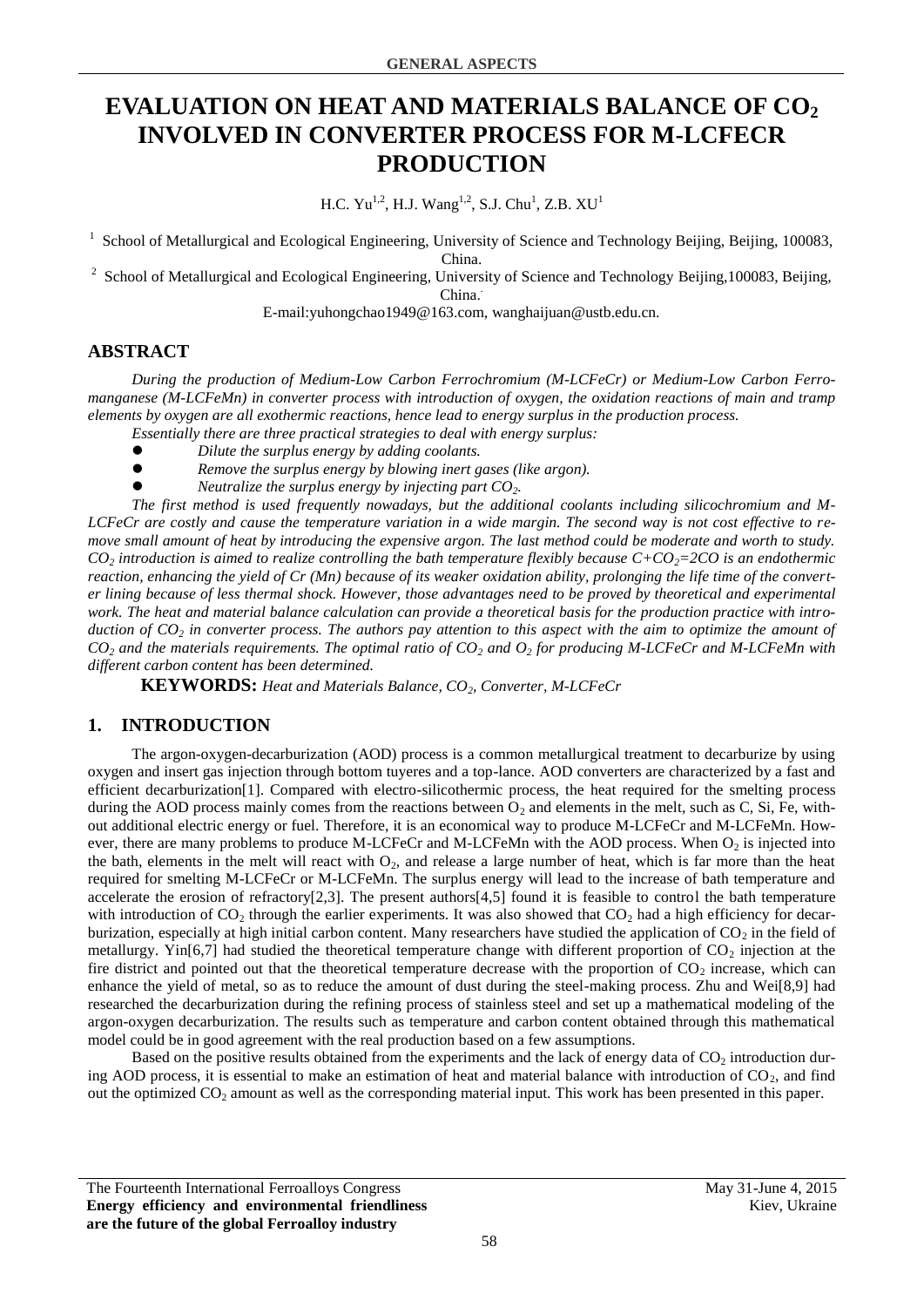### **2. THERMODYNAMIC ANALYSIS**

It should be noted that carbon dioxide is a weaker oxidizing agent compared with oxygen during the steelmaking process, which had been proved by Zughbi[10]. But it can react with C, Fe, Si, Cr and some other elements under the smelting temperature of ferrochrome. The thermodynamic data of interrelated chemical reactions[11,12] are shown in Table 1 and the relationship between Standard Gibbs free energy and the temperature can also be found. The standard state of [C], [Fe], [Si] and [Cr] is chosen as  $[\%i] = 1$  (Henrian), and the standard state of the composition of slag such as (FeO),  $(SiO<sub>2</sub>), (Cr<sub>2</sub>O<sub>3</sub>)$  is used as the pure substance. The standard state of  $O<sub>2</sub>$ , CO and CO<sub>2</sub> is 1 atm.

| reactant        | <b>Chemical reaction</b>                        | $\Delta G^{\theta} = \Delta H^{\theta} - T \Delta S^{\theta} / (J \text{.} \text{mol}^1)$ | No. |
|-----------------|-------------------------------------------------|-------------------------------------------------------------------------------------------|-----|
| CO <sub>2</sub> | $CO_2(g) + [C] = 2CO(g)$                        | $\Delta G^{\theta} = 34580 - 30.95T$                                                      |     |
|                 | $CO_2(g) + [Fe] = (FeO) + CO(g)$                | $\Delta G^{\theta} = 11880 - 9.92T$                                                       | 2   |
|                 | $2CO_2(g) + [Si] = (SiO_2) + 2CO(g)$            | $\Delta G^{\theta} = -3577967 + 357.27T$                                                  | 3   |
|                 | $2[Cr] + 3CO_2(g) = (Cr_2O_3) + 3CO(g)$         | $\Delta G^{\theta} = -321505 + 97.47T$                                                    | 4   |
|                 | $\frac{1}{2}$ O <sub>2</sub> (g) + [C] = CO(g)  | $\Delta G^{\theta} = -22219.35 - 91.84T$                                                  | 5   |
|                 | $O_2(g) + [C] = CO_2(g)$                        | $\Delta G^{\theta} = -166666.534 - 40.8T$                                                 | 6   |
| $\mathbf{O}_2$  | $\frac{1}{2}$ O <sub>2</sub> (g) + [Fe] = (FeO) | $\Delta G^{\theta} = -459400 + 87.45T$                                                    |     |
|                 | $O_2(g) + [Si] = (SiO_2)$                       | $\Delta G^{\theta} = -866510 + 152.3T$                                                    | 8   |
|                 | $4[Cr] + 302(g) = 2(Cr203)$                     | $\Delta G^{\theta} = -2064712 + 510.87T$                                                  | 9   |

**Table 1:**The thermodynamics data of interrelated chemical reactions

It can be seen from table 1 that the reactions between  $O_2$  and other elements are exothermic. However, the reactions between  $CO_2$  and C or Fe are endothermic. Although the reactions between  $CO_2$  and Si or Fe are exothermic, the heat output is much smaller compared with  $O<sub>2</sub>$  injection. Therefore, the bath temperature could be controlled if the ratio of  $O_2$  and  $CO_2$  was appropriate, so as to enhance the lifetime of converter lining. The coolant is not necessary when  $CO_2$ is available, which can reduce the cost.

#### **3. CALCULATION BASIS**

In the AOD process, around 55-60% of the total energy is generated from oxidation of elements, such as carbon, silicon, chromium and iron. And 40-45%of the heat comes from the hot metal. Around 40% of the total energy is retained in the liquid metal, and 17% of the heat contains in slag. While the rest is lost to waste gas, the storage of the lining and cooling, as shown in Figure 1.





The Fourteenth International Ferroalloys Congress May 31-June 4, 2015 **Energy efficiency and environmental friendliness are the future of the global Ferroalloy industry**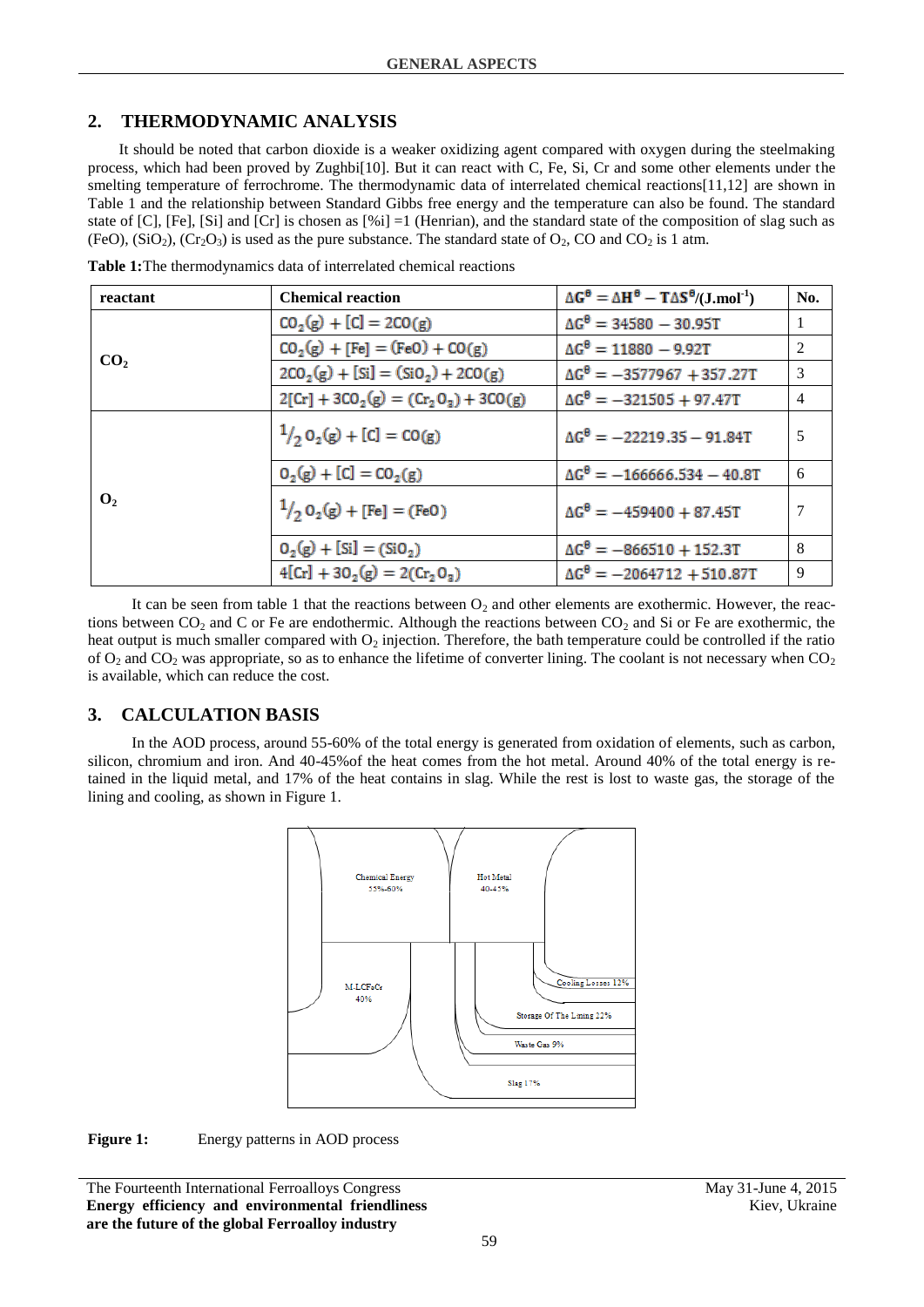It is easy to determine the total energy input into an AOD converter because energy is supplied to AOD through two ways: the energy of the hot metal and the oxidation of elements, like C, Si, Al, Fe, Cr, and Mn. But the oxidation energy contribution is not only dependent on the oxygen input but also on the chemical composition of the High Carbon Ferromanganese (HCFeCr) and slag.

Before carrying out the calculation, the input and output parameters in the system should be defined in the program. In the present case, all input and output parameters are defined and set according to the practical production parameters. And in the present study on heat and materials balance in AOD process with introducing  $CO<sub>2</sub>$  gas, the raw materials consumption and the effect of process parameters, like gas (here  $CO<sub>2</sub>$  is replacing partial  $O<sub>2</sub>$ ), HCFeCr (HCFeMn) and slag agent consumption et al. are shown in Figure 2.





#### **4. RESULTS AND DISCUSSIONS**

As discussed in chapter 3,  $CO<sub>2</sub>$  introduction is an endothermic reaction, which indicates that, the energy surplus can be consumed with the aim to keep the temperature constant. Heat and materials balance with introduce of  $CO<sub>2</sub>$  were calculated with different amounts of  $CO<sub>2</sub>$ . And the results are presented as following.

#### **4.1 The appropriate smelting temperature of different ferrochrome productions**

The main task of AOD process for M-LCFeCr is to reduce the carbon content in the melt by blowing oxygen. The main decarburization reaction in the melt has been shown as Equation 10.

$$
(\text{Cr}_2 \, \text{O}_3) + [\text{C}] = \frac{2}{3} [\text{Cr}] + \text{CO}(\text{g}) \qquad \Delta F^{\theta} = 60200 - 38.15T \tag{10}
$$

Here, the standard state of  $(Cr_2O_3)$  is used as the pure substance. The standard state of CO<sub>2</sub> is 1 atm. And the equilibrium constant of Equation 10 can be described as Equation 11.

$$
log K = log \frac{a_{cr}^{\frac{2}{3}}}{a_{cr}} = -\frac{13160}{T} + 8.34
$$
 (11)

where: K is the equilibrium constant:

```
T is the smelting temperature;
```

$$
a_{cr}
$$
 = activity of Cr;

 $a<sub>c</sub>$  = activity of C.

And it is easy to know that  $e_{cr}^{cr} = 0.000$ ,  $e_{cr}^c = -0.100$ ,  $e_{\overline{c}}^c = 0.220$ ,  $e_{\overline{c}}^{cr} = -0.024$  from literatures[13,14]. The relationship of [Cr], [C] and T can be obtained from above data and Equation 11, and it has been shown as Equation 12.

$$
3 * log[%C] - 2 * log[%Cr] + 0.86 * [%C] - 0.072 * [%Cr] = \frac{39486}{T} - 25.02
$$
 (12)

From Equation 10, one can see that, with the increase of the bath temperature, the carbon content in the melt decrease, at the same time, the chromium is retained. And the relationship between carbon and chromium at different temperature has been shown in Figure 3[15].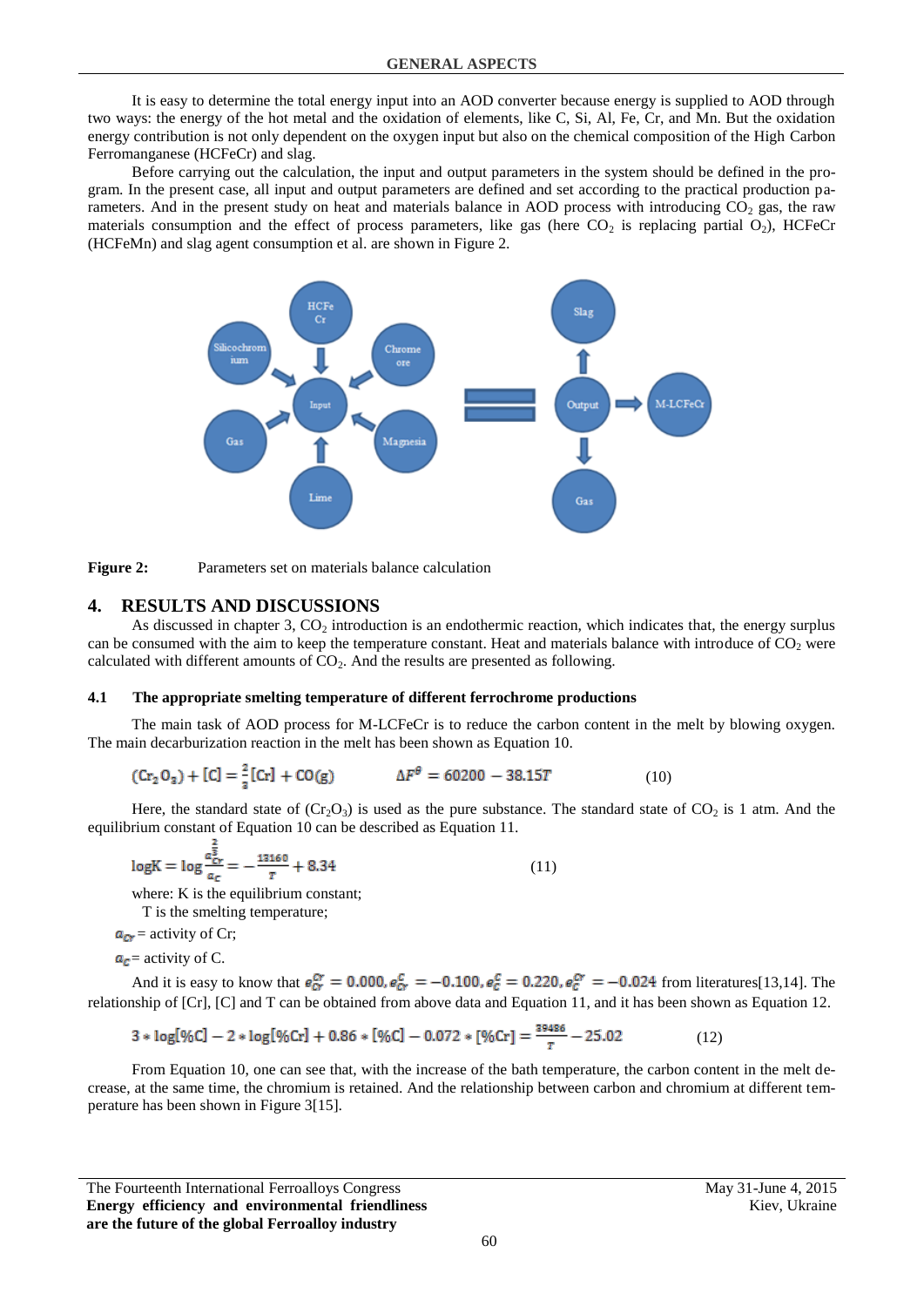

**Figure 3:** The relationship between carbon and chromium at different temperature

From the Figure 3, one can see that the bath temperature should be 1769℃ if the carbon content is reduce to 2mass% for the production containing 65mass% Cr. Accordingly, the temperature should be 1944℃ if the carbon content is reduce to 1mass%. And the temperature should be 2159℃ if the carbon content is reduce to 0.5mass%. Based on the above discussion, one can see that the suitable smelting temperature varies for different specifications of ferrochrome product. Therefore, it is necessary to calculate the appropriate amount of  $CO<sub>2</sub>$  to keep the temperature constant according to different ferrochrome productions.

#### **4.2 The bath temperature change with different CO<sup>2</sup> and O<sup>2</sup> ratio**

The parameters for current calculations were taken as following: AOD process for MCFeCr refining, the weight of HCFeCr is 1t, aim C content is 2mass%. The input raw materials include hot metal, chrome ore, magnesia, lime and silicochromium. The compositions of raw materials have been shown in Table 2-6 respectively. The parameters of raw materials during the AOD process have been shown in Table 7. And the compositions of final production and slag are shown in Table 8-9 respectively. The parameters of MCFeCr and slag are shown in Table 10.

| <b>HCFeCr</b> | ັ     | НΆ<br>r c |      | C.<br>ÞΙ |      | ັ    |
|---------------|-------|-----------|------|----------|------|------|
| Mass%         | 63.00 | 26.92     | 7.00 | 3.00     | 0.04 | 0.04 |

**Table 2:**Compositions of HCFeCr in mass percentage

**Table 3:**Compositions of chrome ore in mass percentage

| <b>Chrome</b> ore | $\rm Cr_2O_3$ | FeO   | SiO <sub>2</sub>    | $Al_2O_7$ | <b>MgO</b>   | CaO  |
|-------------------|---------------|-------|---------------------|-----------|--------------|------|
| $Mass\%$          | 46.88         | 23.96 | $\sim$ 0.1.<br>J.LI | 13.54     | 0.22<br>دد.ه | 2.08 |

**Table 4:**Compositions of magnesia in mass percentage

| <b>Magnesia</b>             | <b>MgO</b> | SiO <sub>2</sub> | CaO  |  |
|-----------------------------|------------|------------------|------|--|
| $M_{\alpha\alpha\alpha}$ 0/ | 7.50<br>∩¬ | 1.00             | 1.50 |  |

**Table 5:**Compositions of lime in mass percentage

| Lime     | CaO   | SiO <sub>2</sub> | CaCO |  |
|----------|-------|------------------|------|--|
| $Mass\%$ | 95.00 | 4.00             | 1.00 |  |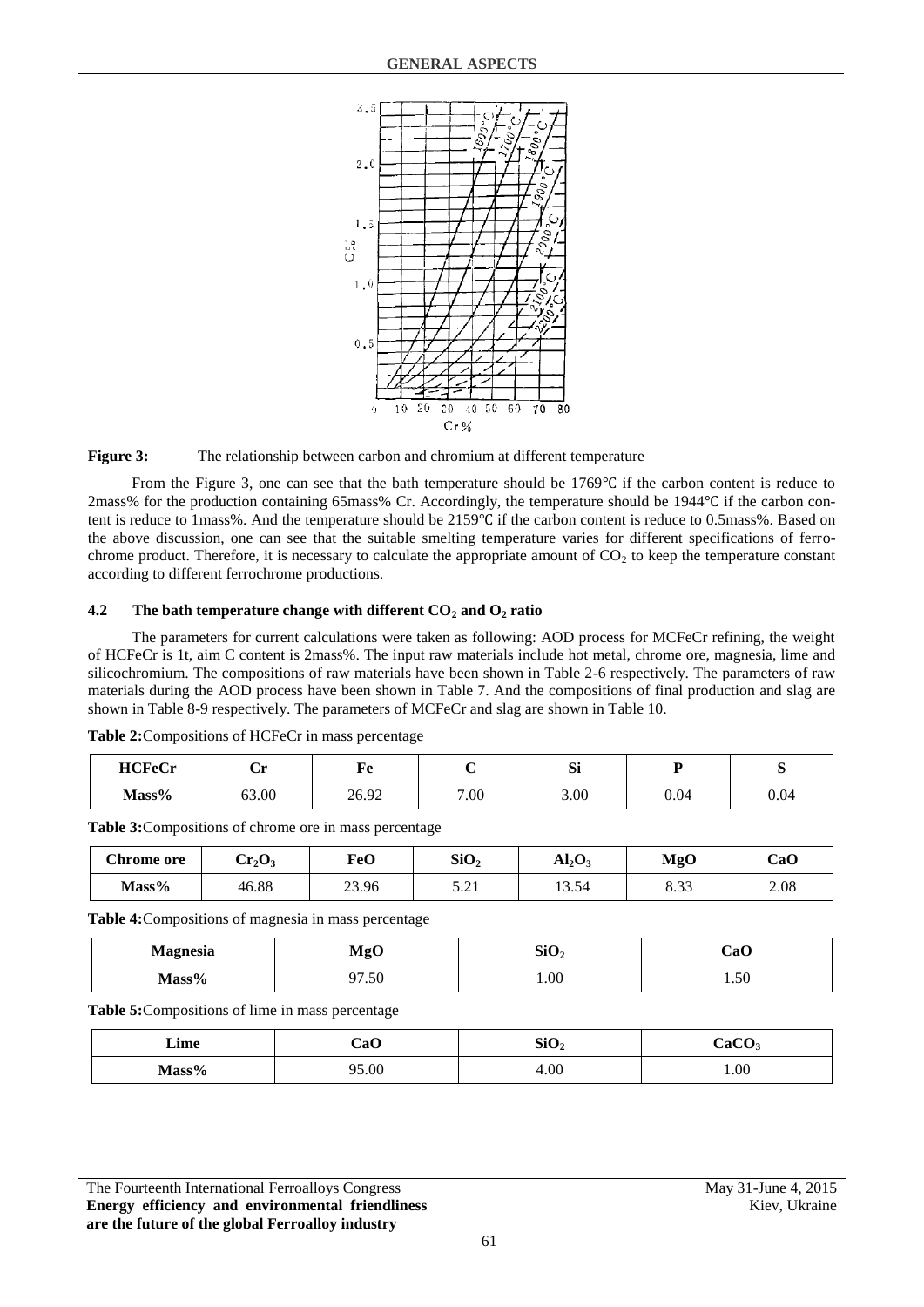#### **Table 6:**Compositions of silicochromium in mass percentage

| Silicochromium | ັ              | n.<br>DI. | $\overline{\phantom{a}}$<br>. . |  |
|----------------|----------------|-----------|---------------------------------|--|
| $Mass\%$       | 20.20<br>20.20 |           | $\sim$<br>$\sim$<br>ر ے . دے    |  |

**Table 7:**Parameters of raw materials during the AOD process

|                              | <b>HCFeCr</b> | Chrome ore | <b>Magnesia</b> | Lime  | Silicochromium |
|------------------------------|---------------|------------|-----------------|-------|----------------|
| Amount/kg                    | 1000.00       | 50.00      | 12.00           | 55.86 | 50.00          |
| $Temperature$ <sup>o</sup> C | 1550          | 25         | 25              | 25    | 25             |

**Table 8:**Compositions of final production (MCFeCr) in the percentage

| <b>MCFeCr</b> | ັ     | kо<br>r c | $\sim$<br>D. |      | ັ    | ∽    |
|---------------|-------|-----------|--------------|------|------|------|
| Mass%         | 66.41 | 30.50     | 1.02         | 2.00 | 0.04 | 0.03 |

**Table 9:**Compositions of slag in the percentage

| <b>Slag</b> | $Cr_2O_3$       | <b>FeO</b> | SiO <sub>2</sub> | CaS  | $Ca3(PO4)2$ | Al <sub>2</sub> O <sub>3</sub>                  | MgO  | CaO                         |
|-------------|-----------------|------------|------------------|------|-------------|-------------------------------------------------|------|-----------------------------|
| Mass%       | $\sim$<br>24.27 | 2.94       | 41.IJ            | 0.02 | 0.24        | $\sim$ $\pi$<br>$\overline{a}$ . $\overline{a}$ | 6.48 | 2212<br><i><u>LL.LJ</u></i> |

Table 10: Parameters of MCFeCr and slag

|           | <b>MCFeCr</b> | <b>Slag</b> |
|-----------|---------------|-------------|
| Amount/kg | 932.784       | 245.057     |

The bath temperature has been calculated with introduction different  $O_2$  and  $CO_2$  according to the above conditions, and the result is shown in Figure 4.





It is easy to obtain from Figure 4 that, with the increase of  $CO<sub>2</sub>$  addition, for the same melt, the bath temperature is decreased. The melt temperature is about 1900℃ with introduction of pure oxygen. And this temperature is far more than that of ferrochrome, whose aim carbon content is 2mass%. Decarburization with  $O<sub>2</sub>$  will increase the temperature in AOD leading to serious damage to the refractory lining of the furnace, which affects the productivity seriously. Meanwhile, too high temperature will cause the "boiling" of slag in the furnace. If part of oxygen is replaced by  $CO<sub>2</sub>$ during the refining process, this may reduce the increase of temperature during decarburization. In this case, control the

The Fourteenth International Ferroalloys Congress May 31-June 4, 2015 **Energy efficiency and environmental friendliness are the future of the global Ferroalloy industry**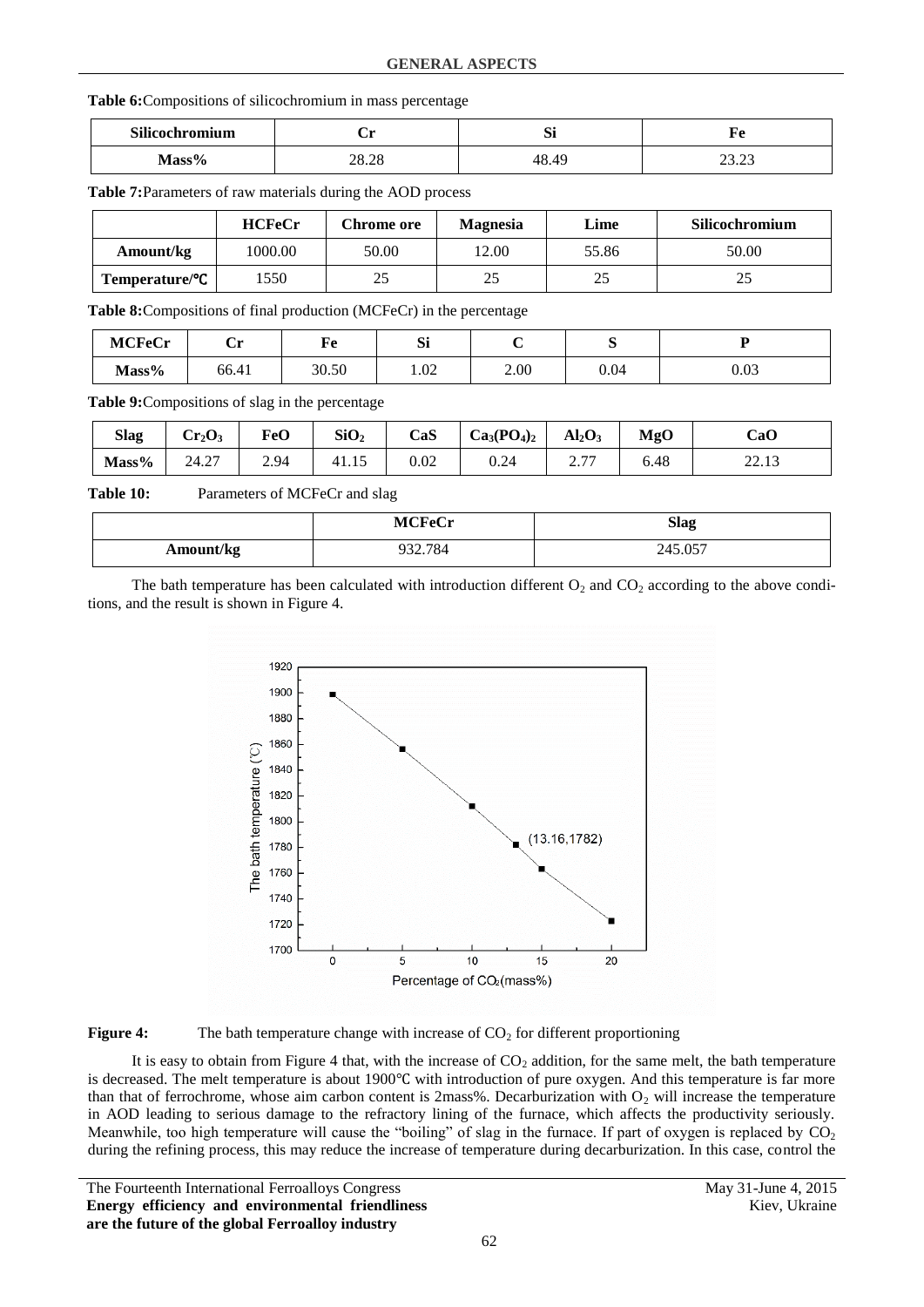bath temperature, prolonging the lifetime of the furnace lining can be achieved if the ratio of  $O_2$  and  $CO_2$  is appropriate. The slag "boiling" during decarburization would be minimized as well.

#### **4.3 The suitable amount of CO<sup>2</sup> for ferrochrome smelting**

The appropriate amount of  $CO<sub>2</sub>$  is an important parameter for ferrochrome smelting. If  $CO<sub>2</sub>$  ratio is too large, that will cause problem for the ferrochrome refining process since the heat is not sufficient based on the heat balance calculation and analysis. If  $CO<sub>2</sub>$  ratio is too small, the energy surplus will lead to the bath overheat and the lining of the furnace could be damaged heavily. For the production of MCFeCr containing 2mass% C and 66.41mass% Cr, the most suitable temperature is 1782℃, which can be calculated by Equation 12. Based on above data, the suitable amount of  $CO<sub>2</sub>$  has been calculated and the result is 13.16mass%  $CO<sub>2</sub>$  when the total amount of gas is 148.149kg, which can be seen from Figure 4.

### **6 CONCLUSIONS**

Through the present calculation and analysis, one could conclude that:

- 1) The introduction of  $CO<sub>2</sub>$  will consume the surplus energy in the converter which leads to the decrease of the bath temperature. And it is feasible to reduce or avoid the coolant consumption by this way, so as to reduce the production costs.
- 2) Surplus energy which causes by the reactions of  $O_2$  and C, Cr, Fe can be compensated by introducing  $CO_2$ . And the bath temperature increases from 1550°C to 1900°C when pure  $O_2$  has been introduced. On the contrary, the temperature can be decreased to a reasonable range when use  $CO<sub>2</sub>$  to replace  $O<sub>2</sub>$  partly.
- 3) For producing 2mass% C, 66.41 mass% Cr productions, the suitable amount of  $CO<sub>2</sub>$  is 13.16 mass% when the total amount of gas is 148.149kg. This is because the heat required by the MCFeCr could be satisfied, at the same time, the lining of the furnace could be protected at the maximum extent. Of course, the suitable amount of  $CO<sub>2</sub>$  is variable and it is determined by the requirements of raw materials and the final production.

### **7 FUTURE WORK**

CO<sup>2</sup> introduction during AOD process involves complicated physical and chemical reactions, such as Crretention, decarburization, dephosphorus, desulphurization, which need to consider both thermodynamic and kinetics aspects. Furthermore, there are many differences between the theory and production practice. Therefore, it is necessary to adjust the ratio of  $CO_2$  and  $O_2$  according to the different smelting environment in order to obtain high-quality L-MCFeCr (M-LCFeMn) and find out the economical way to produce products. Besides, heat and material balance calculations need to be supported by the experimental work, which is planned to carry out in the future.

# **8 ACKNOWLEDGE**

The authors wish to thank the National Natural Science Foundation of China (NO.51334001) and the State Key Laboratory of Advanced Metallurgy (NO.41603005) for their financial supports to carry on this research.

### **9 REFERENCE**

- [1] C. Wuppermann, A. Rückert, H. Pfeifer et al., Physical and mathematical modeling of the vessel oscillation in the AOD process [J], ISIJ Internationsl, 2013, 53(3): 41-449.
- [2] C.J. Rick, Refining of charge chrome: A study of some products and applications [C]. The Twelfth International Ferroalloys Congress, Helsinki, Finland, 2010, 421-430.
- [3] C.J. Rick, Strategies for use of superheated stream during stainless steel refining in converters [C]. AISTech 2010 proceedings, Pittsburgh, USA, 2010:1103-1114.
- [4] H.J. Wang, N.N. Viswanathan, N.B. Ballal and S. Seetharaman, Modeling of reactions between gas bubble and molten metal bath—Experimental validation in the case of decarburization of Fe-Cr-C melts [J]. High Temperature Material Process, 2009, 28(6):407-419.
- [5] H.J. Wang, N.N. Viswanathan, N.B. Ballal and S. Seetharaman, Modeling of physic-chemical phenomena between gas inside a bubble and liquid metal during injection of oxidant gas [J]. Journal of Chemical Reactor Engineering, 2010, 8, A33.
- [6] Z.J. Yin, R. Zhu, C. Yi et al., Fundamental research on controlling BOF dust by COMI steel-making process [J]. Iron and Steel, 2009, 44(10): 92-94.
- [7] C. Yi, R. Zhu, B.Y. Chen, C.R. Wang and J.X. Ke, Experiment research on reducing the dust of BOF in  $CO<sub>2</sub>$  and O<sup>2</sup> mixed blowing steelmaking process [J]. ISIJ International, 2009, 49(11):1694-1699.
- [8] J.H. Wei, D.P. Zhu, Mathematical modeling of the argon-oxygen decarburization refining process of stainless steel: Part Ι. Mathematical model of the process [J]. Metallurgical and Materials Transactions B, 2002, 33(1):111-119.

The Fourteenth International Ferroalloys Congress May 31-June 4, 2015 **Energy efficiency and environmental friendliness are the future of the global Ferroalloy industry**